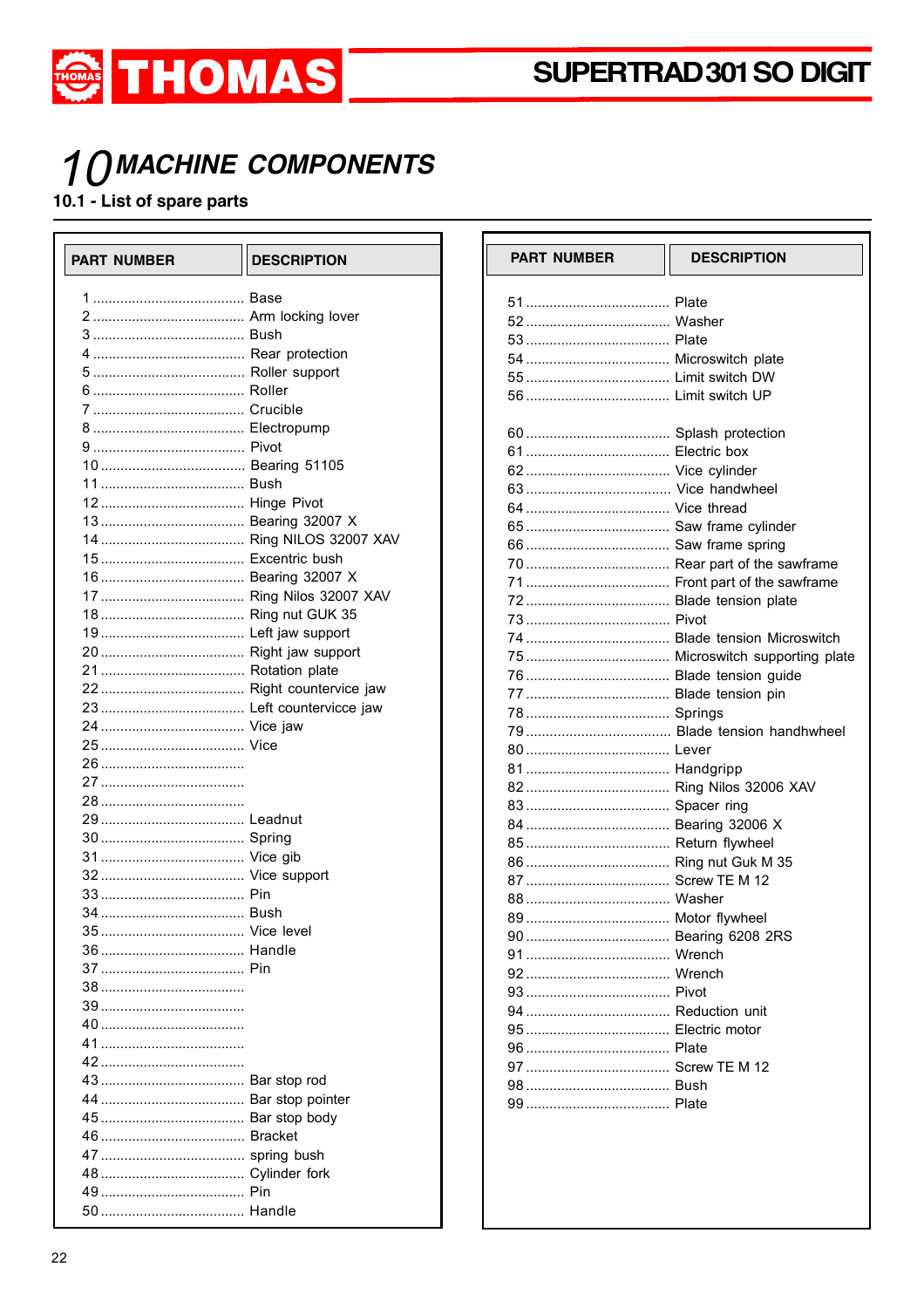

| <b>PART NUMBER</b>  | <b>DESCRIPTION</b> |
|---------------------|--------------------|
|                     |                    |
|                     |                    |
|                     |                    |
|                     |                    |
|                     |                    |
|                     |                    |
|                     |                    |
|                     |                    |
|                     |                    |
|                     |                    |
|                     |                    |
|                     |                    |
|                     |                    |
|                     |                    |
|                     |                    |
|                     |                    |
|                     |                    |
|                     |                    |
|                     |                    |
|                     |                    |
|                     |                    |
| 120 Blade-guide rod |                    |
|                     |                    |
|                     |                    |
|                     |                    |
|                     |                    |
|                     |                    |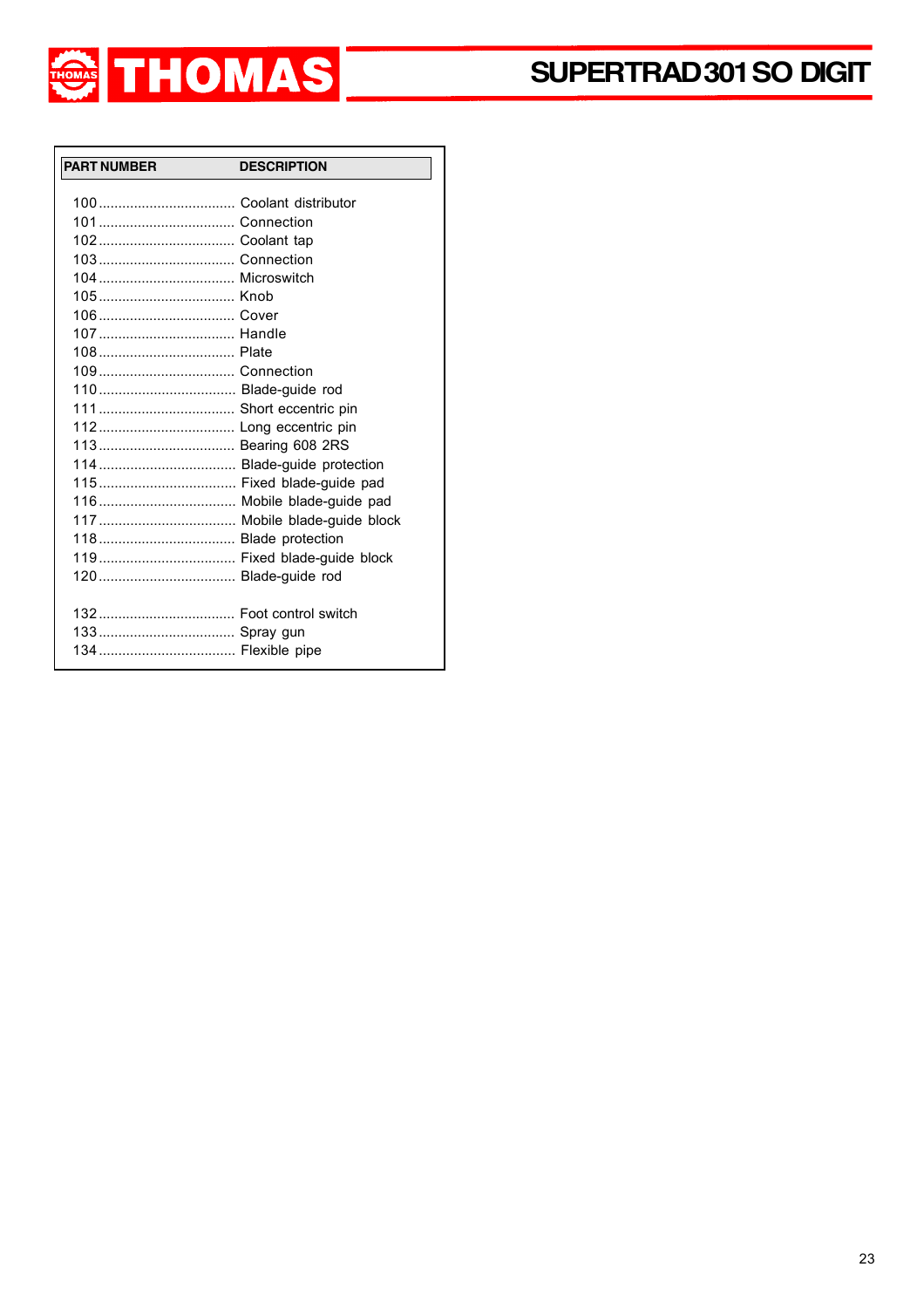## **SUPER TRAD 301 SO DIGIT**



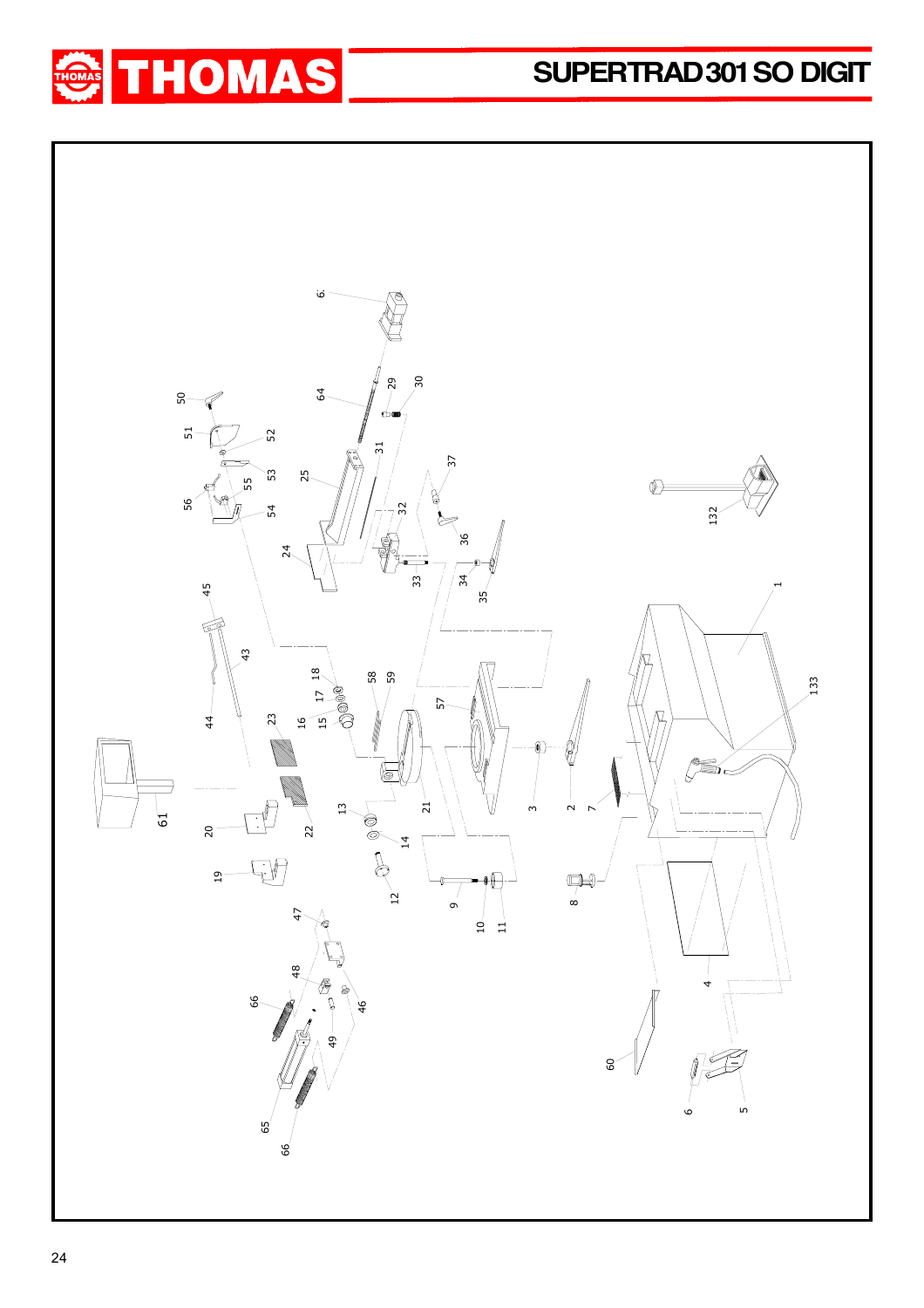### **SUPER TRAD 301 SO DIGIT**